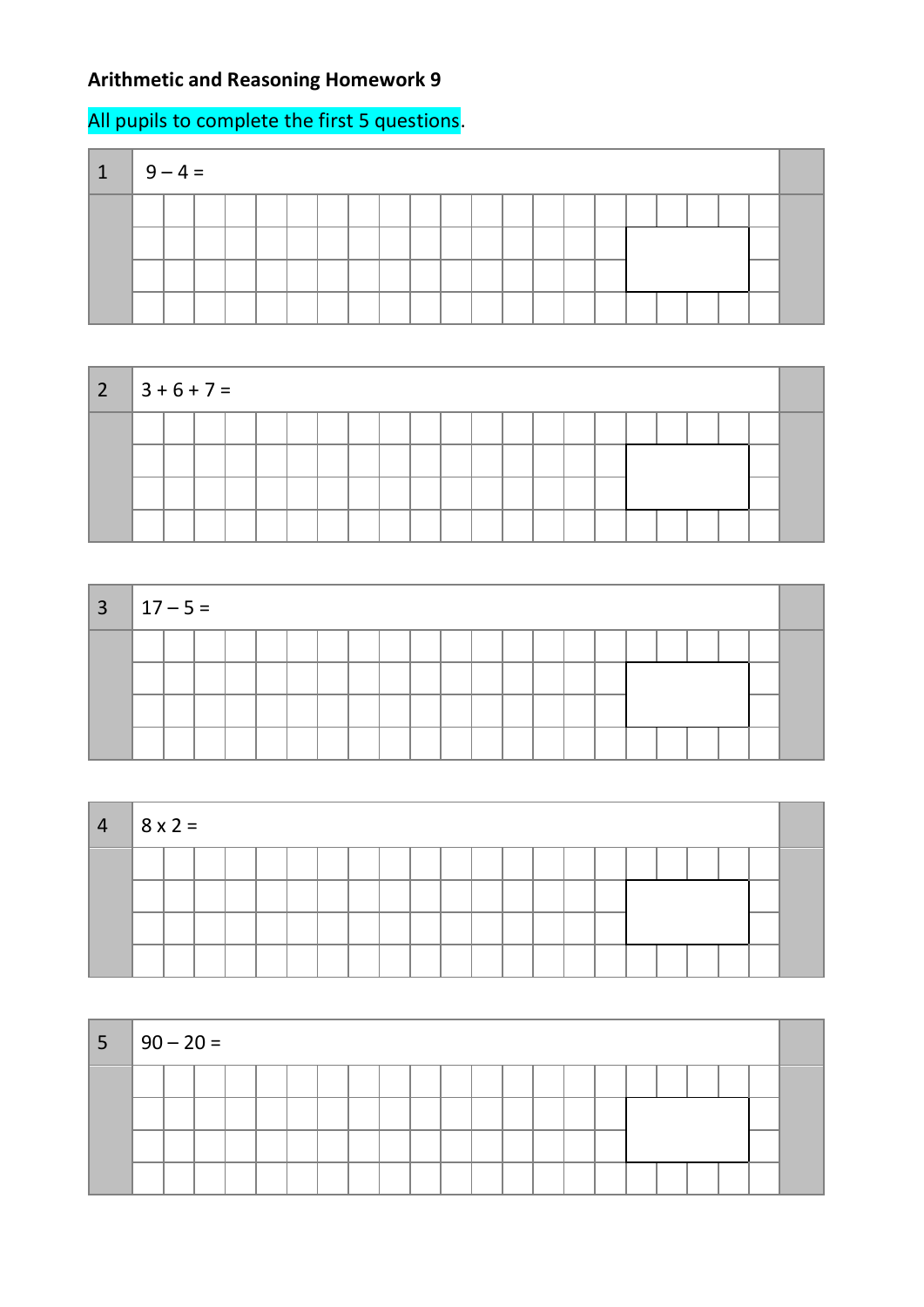| $6 \mid 4 + 18 =$ |  |  |  |  |  |  |  |  |  |  |  |
|-------------------|--|--|--|--|--|--|--|--|--|--|--|
|                   |  |  |  |  |  |  |  |  |  |  |  |
|                   |  |  |  |  |  |  |  |  |  |  |  |
|                   |  |  |  |  |  |  |  |  |  |  |  |
|                   |  |  |  |  |  |  |  |  |  |  |  |

|  |  | $+10 = 34$ |  |  |  |  |  |  |  |  |  |
|--|--|------------|--|--|--|--|--|--|--|--|--|
|  |  |            |  |  |  |  |  |  |  |  |  |
|  |  |            |  |  |  |  |  |  |  |  |  |
|  |  |            |  |  |  |  |  |  |  |  |  |
|  |  |            |  |  |  |  |  |  |  |  |  |

| 8 <sub>1</sub> | $ 23 + 5 =$ |  |  |  |  |  |  |  |  |  |  |  |
|----------------|-------------|--|--|--|--|--|--|--|--|--|--|--|
|                |             |  |  |  |  |  |  |  |  |  |  |  |
|                |             |  |  |  |  |  |  |  |  |  |  |  |
|                |             |  |  |  |  |  |  |  |  |  |  |  |
|                |             |  |  |  |  |  |  |  |  |  |  |  |

| 9 | $\parallel$ 70 + 50 = |  |  |  |  |  |  |  |  |  |  |  |
|---|-----------------------|--|--|--|--|--|--|--|--|--|--|--|
|   |                       |  |  |  |  |  |  |  |  |  |  |  |
|   |                       |  |  |  |  |  |  |  |  |  |  |  |
|   |                       |  |  |  |  |  |  |  |  |  |  |  |

| 10 $\frac{1}{2}$ of 18 = |  |  |  |  |  |  |  |  |  |  |  |
|--------------------------|--|--|--|--|--|--|--|--|--|--|--|
|                          |  |  |  |  |  |  |  |  |  |  |  |
|                          |  |  |  |  |  |  |  |  |  |  |  |
|                          |  |  |  |  |  |  |  |  |  |  |  |
|                          |  |  |  |  |  |  |  |  |  |  |  |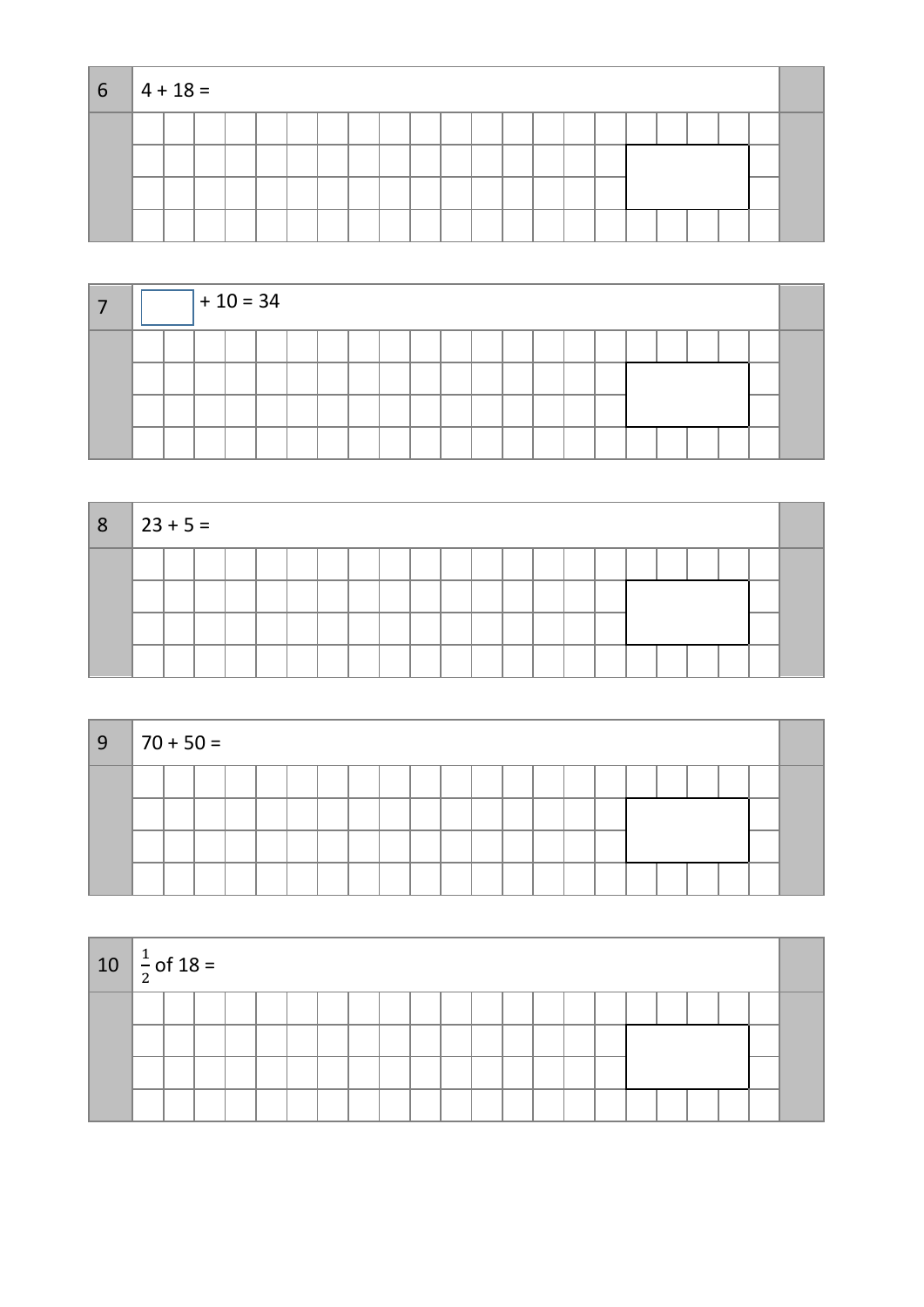| $11   542 + 37 =$ |  |  |  |  |  |  |  |  |  |  |  |
|-------------------|--|--|--|--|--|--|--|--|--|--|--|
|                   |  |  |  |  |  |  |  |  |  |  |  |
|                   |  |  |  |  |  |  |  |  |  |  |  |
|                   |  |  |  |  |  |  |  |  |  |  |  |
|                   |  |  |  |  |  |  |  |  |  |  |  |

| $12 \mid 368 - 184 =$ |  |  |  |  |  |  |  |  |  |  |  |
|-----------------------|--|--|--|--|--|--|--|--|--|--|--|
|                       |  |  |  |  |  |  |  |  |  |  |  |
|                       |  |  |  |  |  |  |  |  |  |  |  |
|                       |  |  |  |  |  |  |  |  |  |  |  |
|                       |  |  |  |  |  |  |  |  |  |  |  |

| $13 \left  \frac{1}{4} \right.$ of 28 = |  |  |  |  |  |  |  |  |  |  |  |
|-----------------------------------------|--|--|--|--|--|--|--|--|--|--|--|
|                                         |  |  |  |  |  |  |  |  |  |  |  |
|                                         |  |  |  |  |  |  |  |  |  |  |  |
|                                         |  |  |  |  |  |  |  |  |  |  |  |
|                                         |  |  |  |  |  |  |  |  |  |  |  |

| $14$   473 + 182 = |  |  |  |  |  |  |  |  |  |  |  |  |  |  |  |
|--------------------|--|--|--|--|--|--|--|--|--|--|--|--|--|--|--|
|                    |  |  |  |  |  |  |  |  |  |  |  |  |  |  |  |
|                    |  |  |  |  |  |  |  |  |  |  |  |  |  |  |  |
|                    |  |  |  |  |  |  |  |  |  |  |  |  |  |  |  |
|                    |  |  |  |  |  |  |  |  |  |  |  |  |  |  |  |

| $15   683 - 125 =$ |  |  |  |  |  |  |  |  |  |  |  |
|--------------------|--|--|--|--|--|--|--|--|--|--|--|
|                    |  |  |  |  |  |  |  |  |  |  |  |
|                    |  |  |  |  |  |  |  |  |  |  |  |
|                    |  |  |  |  |  |  |  |  |  |  |  |
|                    |  |  |  |  |  |  |  |  |  |  |  |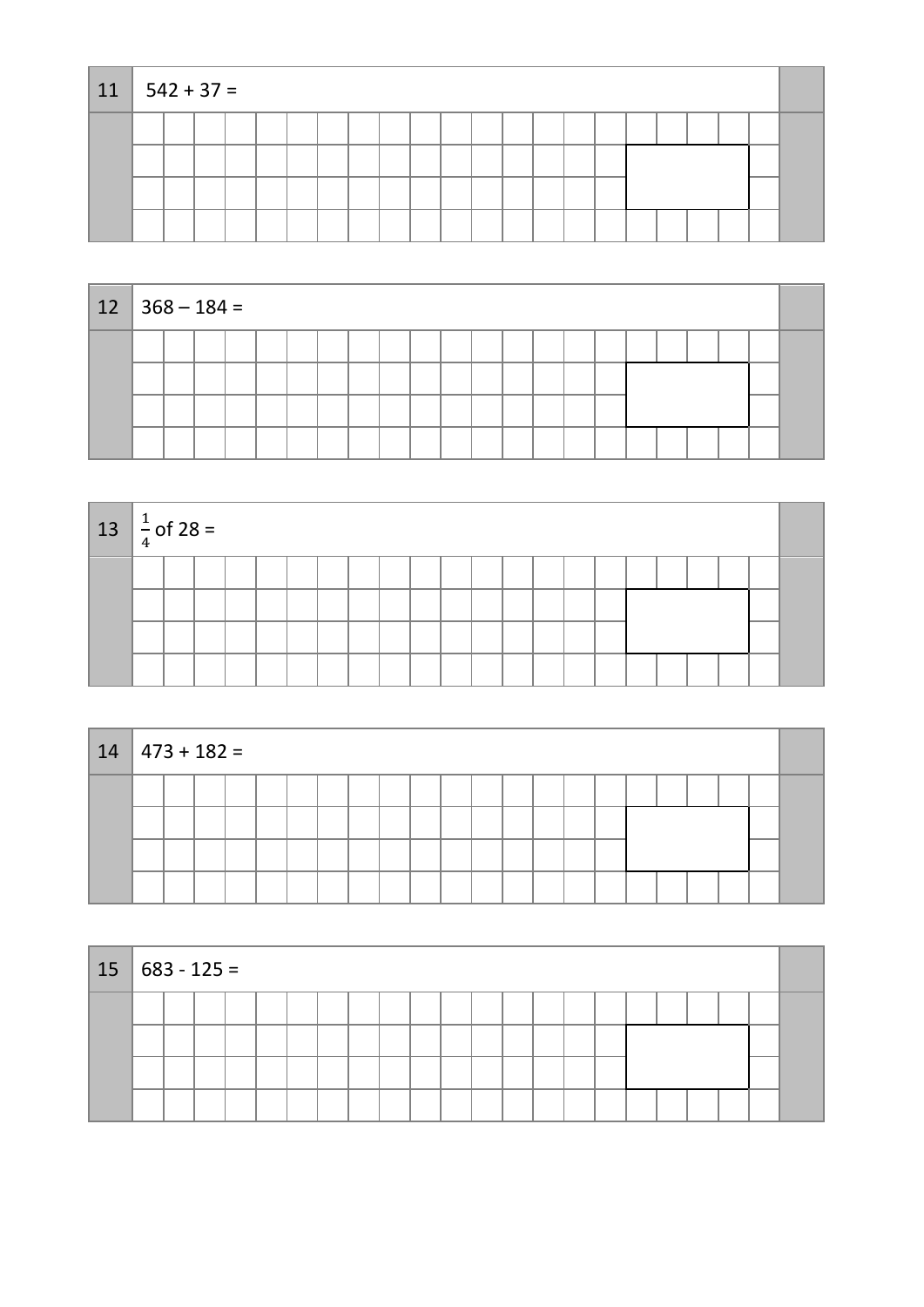| 16 | Anna has 24 sweets and Michael has 37 sweets. How many<br>sweets do they have altogether?                                 |
|----|---------------------------------------------------------------------------------------------------------------------------|
| 17 | Peter has $£132$ . David has $£261$ . How much more money does<br>David have than Peter?                                  |
| 18 | Arandeep has $£237$ in his bank account. He puts another $£74$<br>into the account. How much money is in the account now? |
| 19 | There are 341 people on a train. At the station, 128<br>people get off. How many people are on the train<br>now?          |
| 20 | Circle the calculation, which has the answer closest to 500:                                                              |
|    | $501 + 175 = 265 + 190 =$                                                                                                 |
|    | $279 + 30 = 351 + 150 =$                                                                                                  |